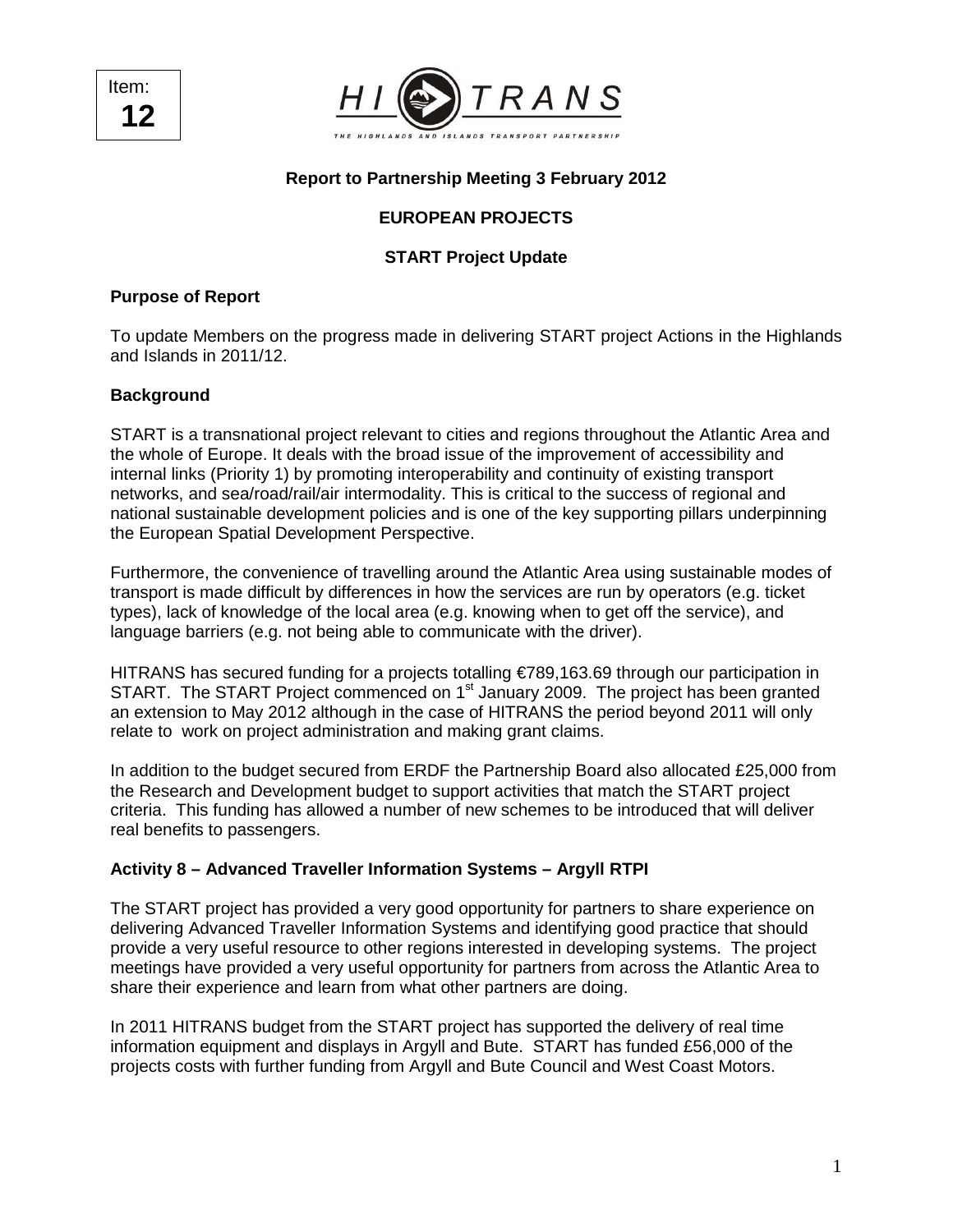In total 74 buses in Argyll and Bute have been equipped with on bus tracking units with communications provided by GPRS (mobile telephone systems). The buses equipped undertake a wide range of duties including the strategic long distance coach services that link the west Highlands with the rest of Scotland.

The buses equipped serve the following ferry ports and the real time equipment will help provide a much higher quality interchange between ferry and bus:

- Oban Ferry Terminal
- Dunoon Ferry Terminal
- Hunter's Quay, Cowal
- Rothesay Ferry Terminal
- Kennacraig Ferry Terminal
- Campbeltown Bus Station (for the passenger ferry to Northern Ireland)
- Tayinloan Ferry Slipway
- Tarbert Ferry Slipway
- Colintraive Ferry Slipway
- Rhubodach Ferry Slipway

The buses equipped also serve Oban Airport and Oban Rail Station.

The START project has enabled the purchase of real time information displays at the following interchanges:

- Dunoon Interchange
- Rothesay Interchange
- Oban Interchange

In addition to the locations detailed above it is also planned to install a TFT display on the MV Isle of Mull ferry which serves the busiest ferry route into Oban. This will let passengers plan their onward journey from Oban Interchange while they are still on board the ferry.

The main method of information dissemination for the Argyll and Bute real time tracker equipped buses will be the Traveline Scotland Smart Phone Application and SMS service. The START project is supporting the development of the Smart Phone App on the Blackberry platform which will complement the Apps already available on the Android and iPhone platforms.

To evaluate the success of real time information in Argyll and Bute it is intended to undertake a customer satisfaction survey and the bus operator has agreed to provide basic passenger statistics for the periods before and after the real time project is introduced.

The total project budget is £143,000 and while the START contribution is £56,000 the amount claimed for from START can be increased as needed to ensure the total START claim is maximised against the total project budget. The START funding for this work is being met from the Activity 8 Advanced Traveller Information Systems budget.

### **Activity 8 – Advanced Traveller Information Systems – Traveline Scotland App Development**

The Partnership approved the allocation of a budget of £12,500 from the Services budget of the START project to fund 50% of the capital costs of developing the Traveline Scotland smartphone application for the Blackberry platform at the Partnership meeting in April 2011. The App launched on the Blackberry platform in November 2011.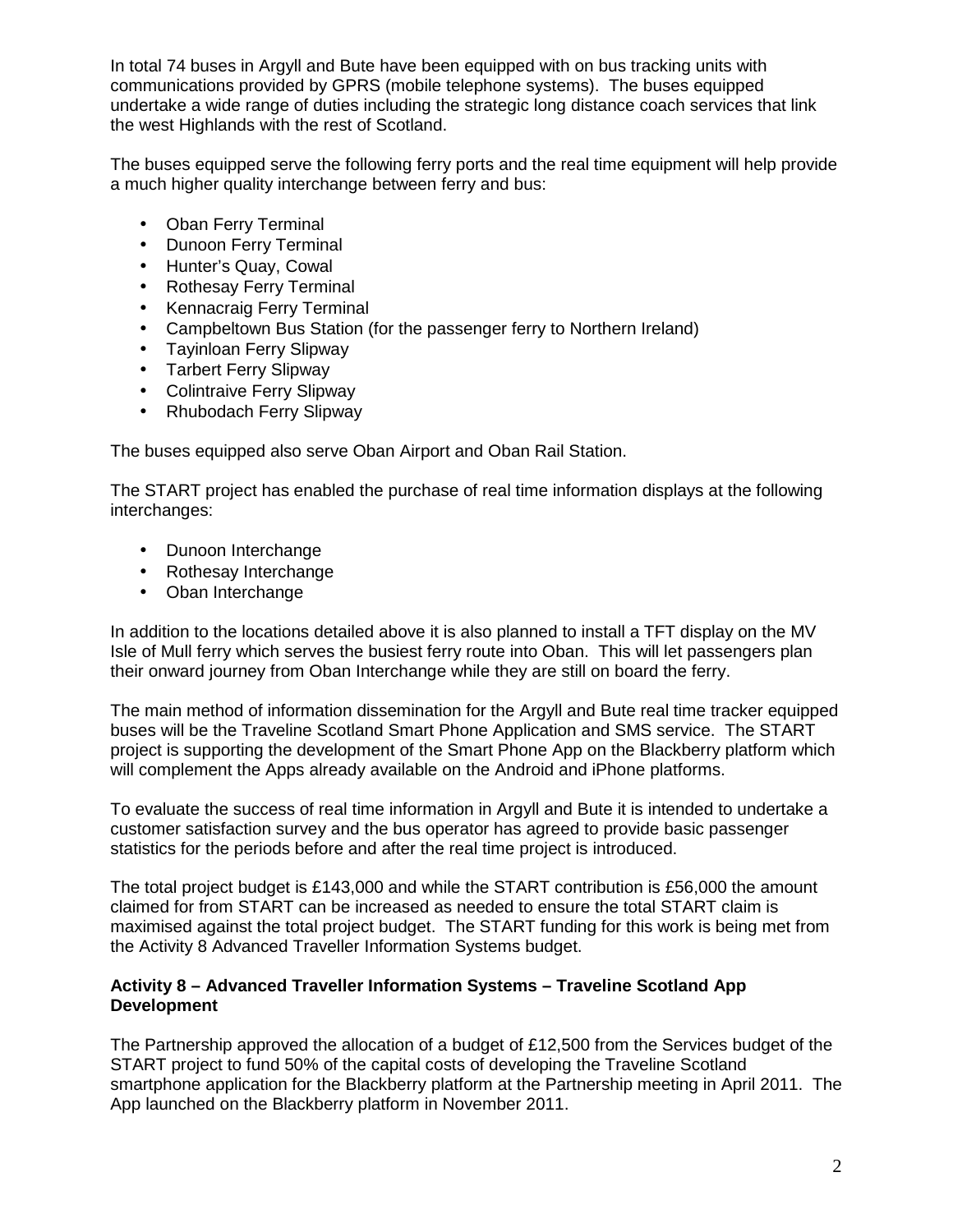The cost of the Blackberry application development to HITRANS and SPT is a one off capital cost of £25,000 which covers the development and the first year of maintenance. This cost is split equally between SPT and HITRANS.

Following on from the success of the Blackberry App budget has been allocated by SPT and HITRANS to part fund the Windows Smart Phone App. This app has been developed at a cost of £27,000 with HTRANS funding £13,500 from the Activity 8 Advanced Traveller Information Systems budget and the core budget (Research and Development Programme) allocation to START.

### **Activity 8 – Advanced Traveller Information Systems – Orkney Real Time Information**

New real time passenger information displays have been provided in Orkney at Stromness Ferry Terminal Bus Stance and St Margaret's Hope Ferry Terminal Bus Stop. The screens will help with integration between bus and ferry. The screens cost £5,900 which includes installation. There will be a small additional cost for electrical connection of the Stromness display. The cost of providing the electrical supply to the St Margaret's hope display will be met by Orkney Islands Council who have secured a contribution from the St Margaret's Hope Development Trust for the provision of a bus shelter and real time equipment at this location.

A budget of £6,000 has been allocated for this work from the budget of £25,000 allocated to START related activities in the Research and Development budget. This will complement the actions HITRANS is promoting through START Activity 8 Advanced Traveller Information Systems.

### **Activity 10 – Improving Transport Services – Kirkwall Airport JET Service**

A project identified by HITRANS in the original START funding application was to support the development of a JET branded bus service to Kirkwall Airport. The budget for this expenditure was identified in 2011. Orkney Islands Council has a contract in place for a 30 minute service frequency on this route. The bus on the route is an Optare Solo low floor bus in the JET livery.

The START project has funded an expenditure of £55,558.34 for Orkney bus services 3 and 4 and this work is being funded from the Activity 10 Improving Transport Services (Other Expenditures) budget.

### **Activity 10 – Improving Transport Services – Airport CIS Project**

HITRANS, working in partnership with Highlands and Islands Airports (HIAL) , have delivered electronic arrival and departure screens in Atlantic Area airports. This has allowed HIAL to provide information screens offering arrival, departure and local information should be provided at each of the following locations:

- Barra
- Benbecula
- Campbeltown
- Islay
- Tiree
- Wick

HIAL have agreed to meet all revenue costs associated with the displays.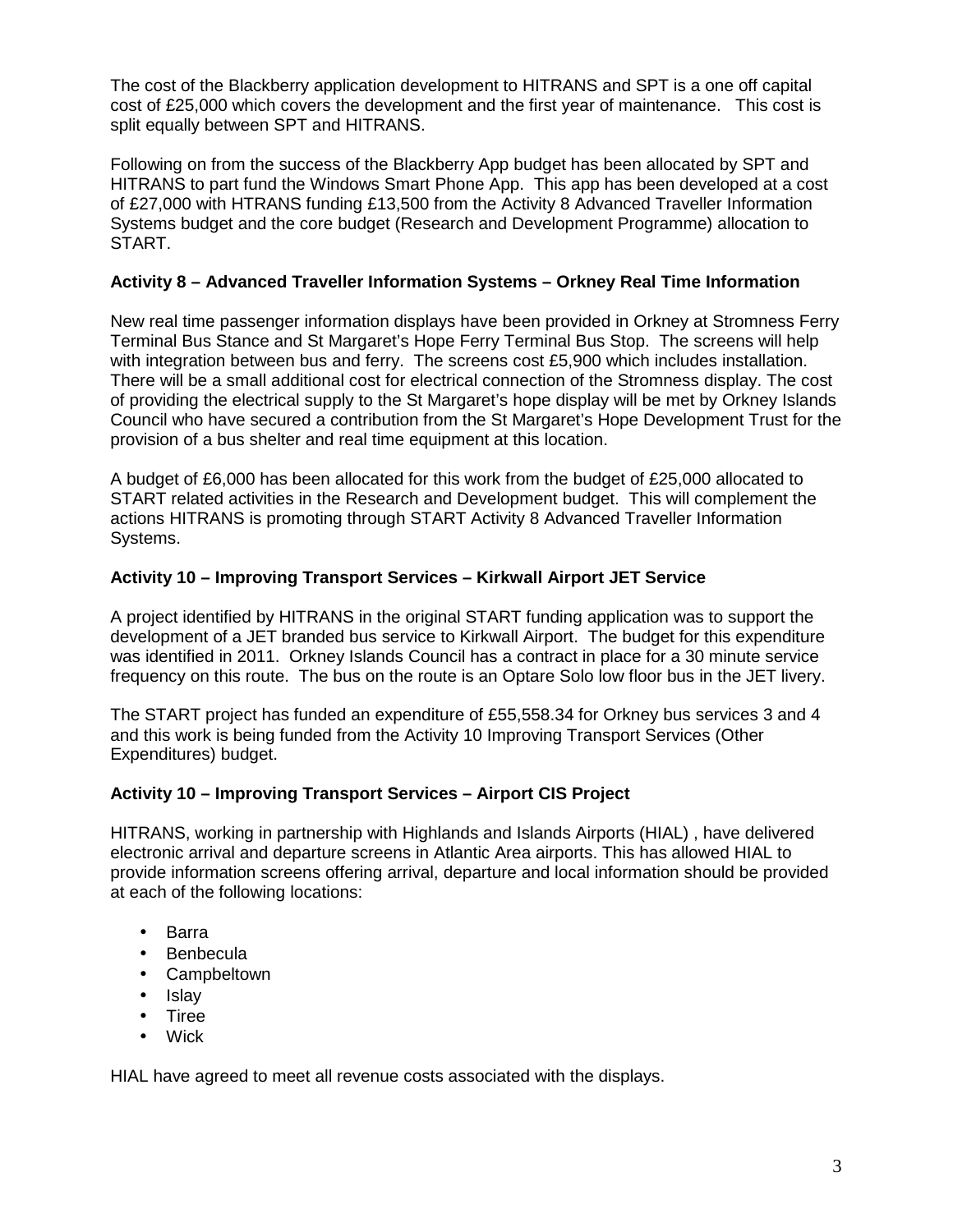The START project funded the capital expenditure on this project of £6,544.91 from the Activity 10 Improving Transport Services (Other Expenditures) budget.

# **Activity 10 – Improving Transport Services – On Bus Wifi Project**

Stagecoach have introduced nine new coaches for their Service 10 from Inverness via Forres, Elgin, Fochabers and Keith to Aberdeen. The new coaches are highly specified with a number of features that will make the journey more comfortable for passengers. With support from HITRANS and Aberdeenshire Council these coaches have been equipped with on bus wifi connectivity which is available free of charge to passengers.

HITRANS share of 25% of the cost of the on coach wifi is £3,451.50 and this has been funded from the budget of £25,000 allocated to START related activities in the Research and Development budget.

### **Activity 10 – Improving Transport Services – Improving Access on New Coaches**

The introduction of new coaches for Stagecoach Bluebird Service 10 (Inverness to Aberdeen) will see the introduction of a new lift system that will improve wheelchair access on the route. However this still leaves the issue that the coach steps are a barrier for a number of passengers who do not use a wheelchair but do find the steps difficult to negotiate. Discussions involving Stagecoach, Moray Council, Moray Disability and Access Forum and HITRANS officers have reached agreement that a pilot project could be developed on the route where each coach is equipped with a folding wheelchair that can be used to facilitate access for passengers who find the steps difficult but can otherwise make their way to a seat. If successful Stagecoach and other operators could use this project as a template that could be followed on other routes where DDA compliant coaches with wheelchair lifts are deployed.

HITRANS have agreed to meet the cost of delivering this pilot project from the budget of £25,000 allocated to START related activities in the Research and Development budget. This will complement the actions HITRANS is promoting through START Activity 10 Improving Transport Services. The cost of this project is £1,241.28.

# **START Budget**

The maximum budget available to HITRANS through START is detailed in Table 1 below. This includes the costs of project management and service supply that have been arranged by the Lead Partner on behalf of all the project partners.

Table 1

| 1. Human Resources                    | - €            |
|---------------------------------------|----------------|
| 2. Services Supply                    | 86,286.46 €    |
| 3. Operational Costs                  | 9,546.79€      |
| 4. Travel and accommodation           | $9,000.00 \in$ |
| 5. Meetings and seminars              | 5,000.00 €     |
| 6. Promotion and dissemination        | 46,324.47 €    |
| 7. Equipment                          | 138,699.35 €   |
| 8. Other expenditures<br>494,306.62 € |                |
| TOTAL                                 | 789,163.69 €   |